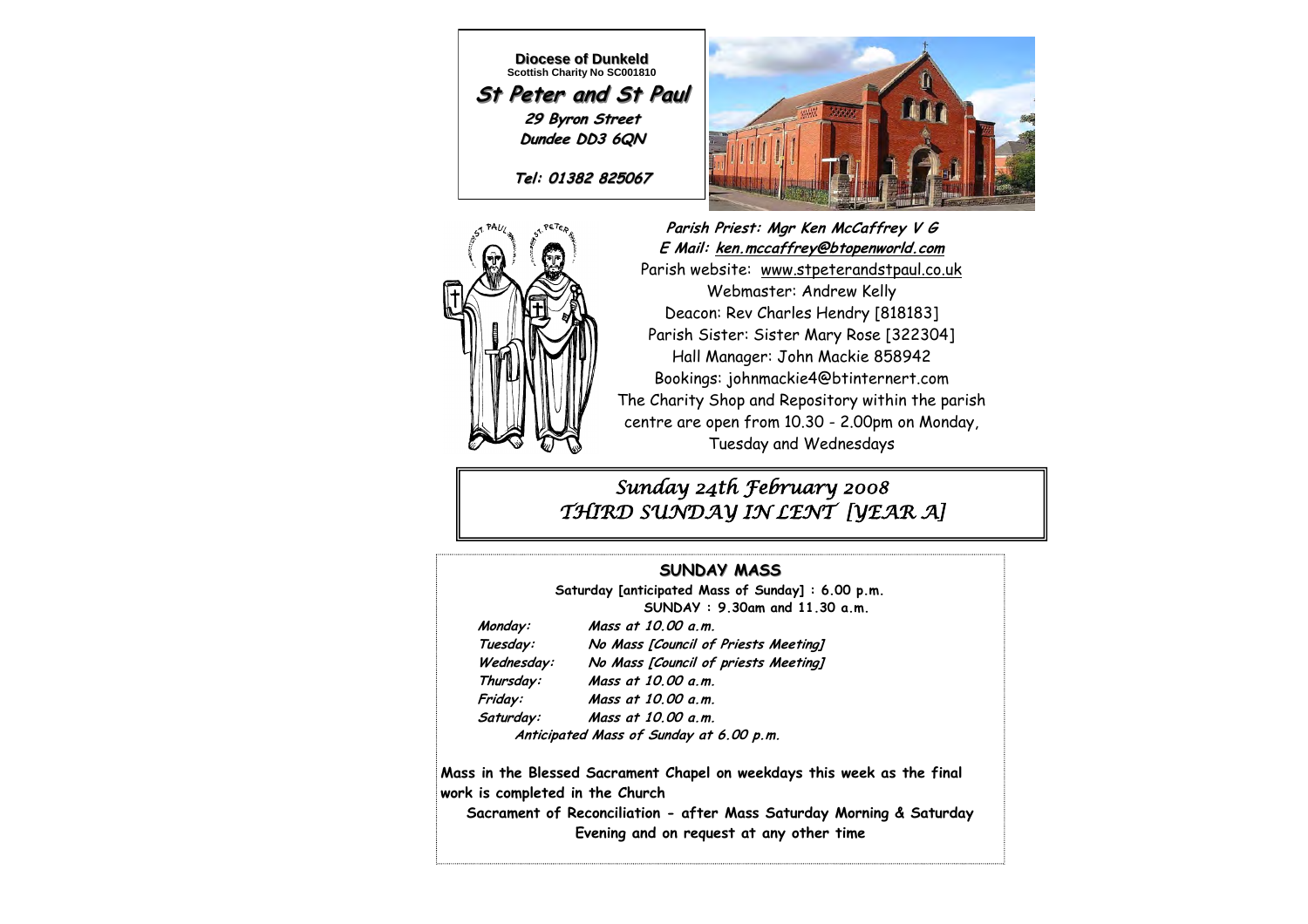# **THE WOMAN AT THE WELL**

The Holy Land contains two very different regions, Judea and Galilee. Judea is mountainous and dry and dusty, Galilee is lush and green, with plenty of water. The two regions are about fifty miles apart, and between them lies Samaria. Nowadays Samaria can be a dangerous place to pass through, because of the animosity between Jews and Palestinians. Some tour operators think it wiser to avoid Samaria altogether, by taking the long way round, through the Jordan valley. I wouldn't recommend that road to anyone; it's twice as long as the direct route, a weary, winding, monotonous mountain road.

The long way round wasn't available to Jesus. Without metalled roads and motor coaches, the only possible route was through Samaria. As St John remarks, he had to cross Samaria. He might have preferred not to do so, because then as now, the inhabitants of Samaria were hostile to the Jews.

Jesus was, we are told, leaving Judea because of the jealousy of the Pharisees. No doubt he set out on the journey with some disappointment in his heart, some sense of rejection and failure. Things had been going well, but then the blindness and envy of the religious leaders of his own people had made things difficult for him. The road through Samaria was long, the country was semi-desert: very hot, very dry. And he was passing through hostile territory. At last they reached Jacob's well, near the town of Sychar. The disciples went on into the town to buy bread, but Jesus was too tired, and perhaps too dejected, to go any further. So he sat down beside the well.

A woman came along to draw water from the well, and Jesus asked her for a drink. Scholars have pointed out how remarkable it was that Jesus should have spoken to a woman, and a Samaritan woman at that, breaking down barriers between sex, race and religion. Maybe so; but let's not overlook the obvious point that Jesus had no option. He was at the end of his tether; he was worn out, the day was hot, he was thirsty. He needed a drink. He had no bucket of his own, and perhaps not much strength left. His disciples had gone into town. There was no one around but the woman, and if he wanted a drink, he had to ask her for one.

His request led to a conversation with that woman, quite a remarkable conversation. As a result of it, she was converted to the gospel, and not only her, but all the people of her village. It had a very considerable effect on their lives. And yet it came about because Jesus was tired, and thirsty, and dejected. In other words he was doing his Father's will simply by accepting the limitations and frustrations of the human condition, being subject to tiredness and thirst and the human feelings of rejection and failure. And that I take it is a great part of the meaning of the Incarnation. The Son of God comes to live among us in the limitations of weakness, and it is that very weakness which furthers his Father's purposes.

I would hope that this reflection might give us courage when we come up against our own weakness: when we feel too tired to go on, or feel that we have failed, perhaps when we been made redundant or had some dreadful disappointment; when we are sick, find that we have some incurable illness; when our marriage breaks up, or our children seem to reject us and we feel that all our life's work has been in vain. It is at these very moments, if we can but see it, that God can use us and bring about his kingdom through us.

Thank you for last week's collection. of £ 899.71

The SECOND COLLECTION for the work of the CATHOLIC EDUCATION COMMISSION last week was £428.40.

Next Sunday - Lent 4 - is SCIAF SUNDAY. There will be a SECOND COLLECTION at Mass for SCIAF - the Scottish Catholic International Aid Fund.

*The priests of the Diocese will meet with Bishop Logan on Tuesday and Wednesday of this week in Pitlochry, for reflection and thought on the way ahead for our Diocese.* 

*Tuesday is also the anniversary of the Episcopal Ordination of Bishop Logan, 27 years ago on 28th February 1981.* 

*The MASS OF CHRISM will take place in St Andrew's Cathedral on Wednesday 19th March at 7.00 p.m*.

Due to Easter being very early this year the following feasts will be celebrated on different dates this year :

Monday 10th March - St John Ogilvie Friday 14th March - St Patrick Saturday 15th March - St Joseph Holy Week begins on Sunday 16th March



Ath FEB - 20th MARCH 08

## **SCIAF Wee Boxes**

Last year, SCIAF supporters all over Scotland raised over £870,000 to help people living in poverty around the world. This year with your help we hope to raise even more.

Why not make a WEE change and give up crisps or chocolate or walk instead of using transport – put the money you save in your WEE BOX. Your WEE change can help make a BIG change to someone else's life.